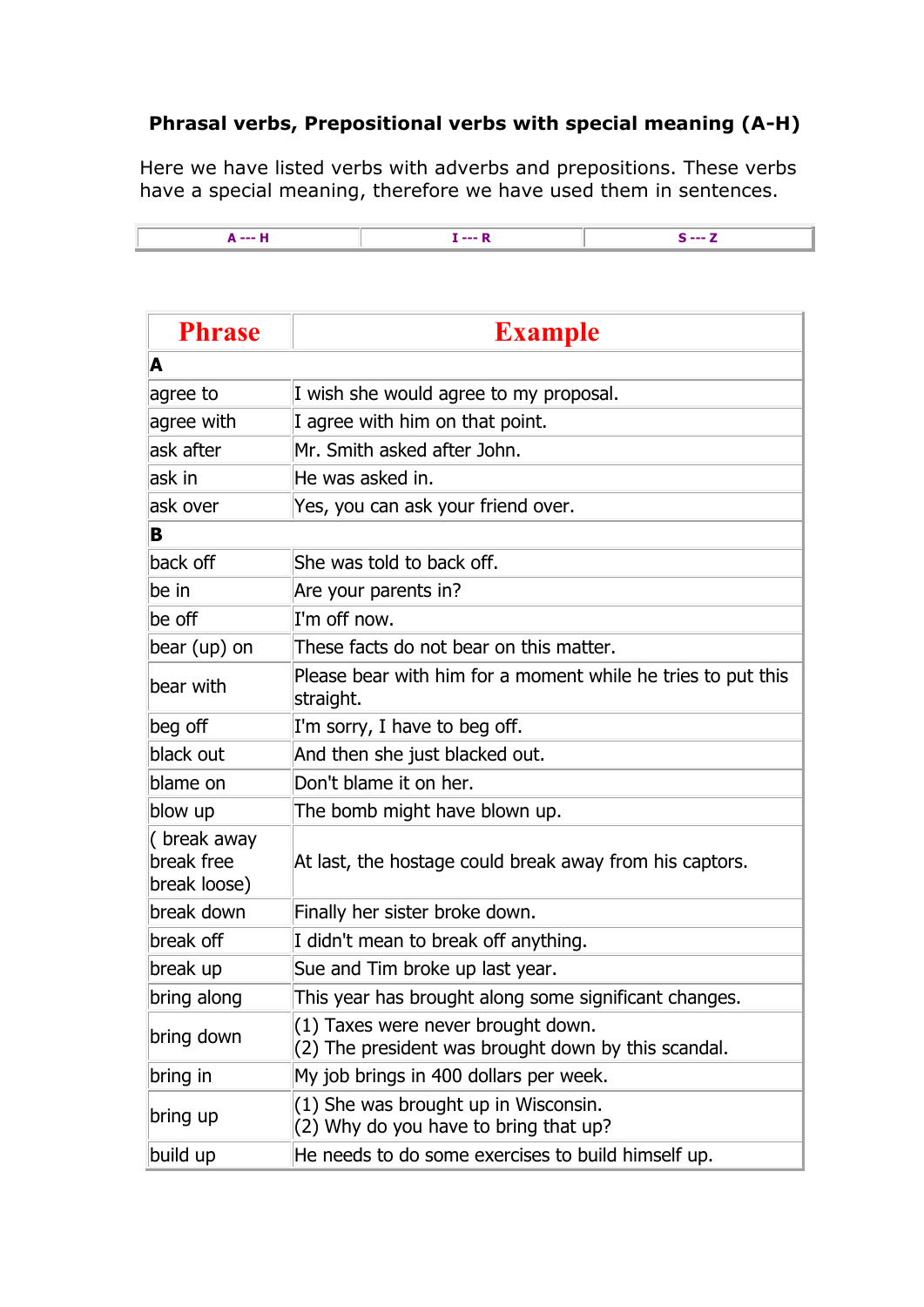| burst in with   | She burst in with the bad news.                                              |
|-----------------|------------------------------------------------------------------------------|
| butt in         | How can we talk when you keep butting in all the time?                       |
| C               |                                                                              |
| call down       | The teacher called down all the students who were late.                      |
| call in         | He called Kelly in.                                                          |
| call off        | I had to call off the barbecue because of the bad weather.                   |
| calm down       | Please calm down.                                                            |
| carry on        | Please carry on with your homework.                                          |
| catch up (on)   | I need some time to catch up on that incident.                               |
| check out       | I will check it out.                                                         |
| check up (on)   | There is no need to check up on me.                                          |
| clean down      | My hands were covered with mud, and so I cleaned them<br>down.               |
| clean off       | Can you clean off the table, please?                                         |
| clean up        | Can you clean your room up a little?                                         |
| clear away      | Please clear your stuff away.                                                |
| close down      | The shop was closed down by the police.                                      |
| close in (on)   | She closed in quietly.                                                       |
| close up        | The restaurant was closed up by the health department.                       |
| come around     | I knew he would come around in the end.                                      |
| come back       | Will the good old days ever come back?                                       |
| come by         | (1) My aunt came by yesterday.<br>(2) I hope he came by this money honestly. |
| come over       | Why don't you come over next weekend?                                        |
| cool down / off | (1) It began to cool off after the thunderstorm.<br>(2) Cool down guys!      |
| count (up) on   | Can we count on you?                                                         |
| cut back (on)   | I have to cut back on the water usage.                                       |
| cut out         | Cut it out!                                                                  |
| D               |                                                                              |
| decide (up) on  | I decided on ice tea.                                                        |
| die off/out     | That species died out million years ago.                                     |
| dirty up        | Don't dirty your pants up!                                                   |
| do in           | He tried to do his father in.                                                |
| do over         | I probably wouldn't do it over.                                              |
| ∣do up          | (1) Do up the present quickly.<br>(2) Please do up your buttons.             |
| do without      | I guess I will have to do without lunch today.                               |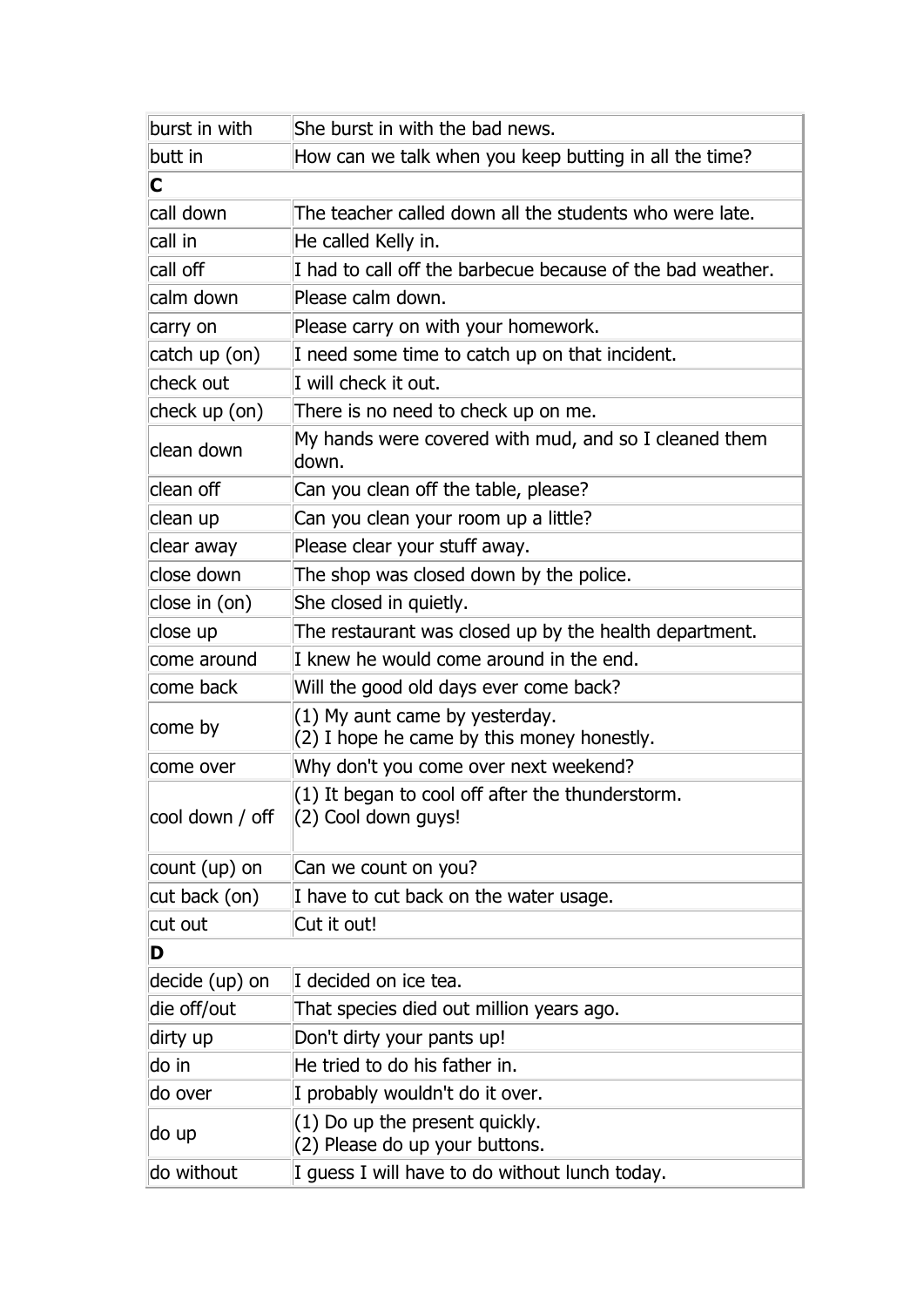| draw near                                                                 | As the time drew near,                                                                                  |
|---------------------------------------------------------------------------|---------------------------------------------------------------------------------------------------------|
| dress down                                                                | His father dressed him down again.                                                                      |
| drink up                                                                  | Drink up, and let's going.                                                                              |
| drive at                                                                  | Well, you must see what I'm driving at.                                                                 |
| drive on                                                                  | We drove on till night.                                                                                 |
| drop by                                                                   | I hope you guys can drop by our house some time.                                                        |
| drop in (on)                                                              | I can't believe who dropped in on us last night.                                                        |
| drop off                                                                  | You can drop me off at the next red light.                                                              |
| dry out                                                                   | The clothes finally dried out.                                                                          |
| E                                                                         |                                                                                                         |
| ease off                                                                  | The storm eased off a little.                                                                           |
| eat up                                                                    | Eat up, and let's get going.                                                                            |
| edge away                                                                 | The students laughed and edged away from him.                                                           |
| end up                                                                    | When will all this end up?                                                                              |
| enter (into)                                                              | We need more members to enter our team.                                                                 |
| even out                                                                  | The surafce of the road was evened out.                                                                 |
| even up                                                                   | Can they even up the score tonight?                                                                     |
| F                                                                         |                                                                                                         |
| face up (to)                                                              | You have to face up to challenges.                                                                      |
| fall apart                                                                | The whole thing falls apart.                                                                            |
| fall back on                                                              | I had to fall back on my savings.                                                                       |
| fall behind<br>$\ln$ (in/on)<br>get behind<br>$(\mathsf{in}/\mathsf{on})$ | He's falling behind in his car payments.                                                                |
| fall through                                                              | I hope my party next Saturday doesn't fall through.                                                     |
| fasten up                                                                 | Please fasten up your jacket.                                                                           |
| feel for                                                                  | I really feel for you.                                                                                  |
| fight back (at)                                                           | It's hard for him to fight back.                                                                        |
| fight down                                                                | I fought down the anger.                                                                                |
| figure on                                                                 | I figure on the extra income.                                                                           |
| figure out                                                                | I just can't figure her out.                                                                            |
| fill in                                                                   | (1) I better fill the cracks in with something.<br>(2) Would you fill in the form, please?              |
| fill in (for)                                                             | I will have to fill in for him till he gets back from his vacation.                                     |
| fill out                                                                  | Would you fill out the form, please?                                                                    |
| fill up                                                                   | (1) The hole filled up with water and had to be pumped.<br>(2) We will fill up at the next gas station. |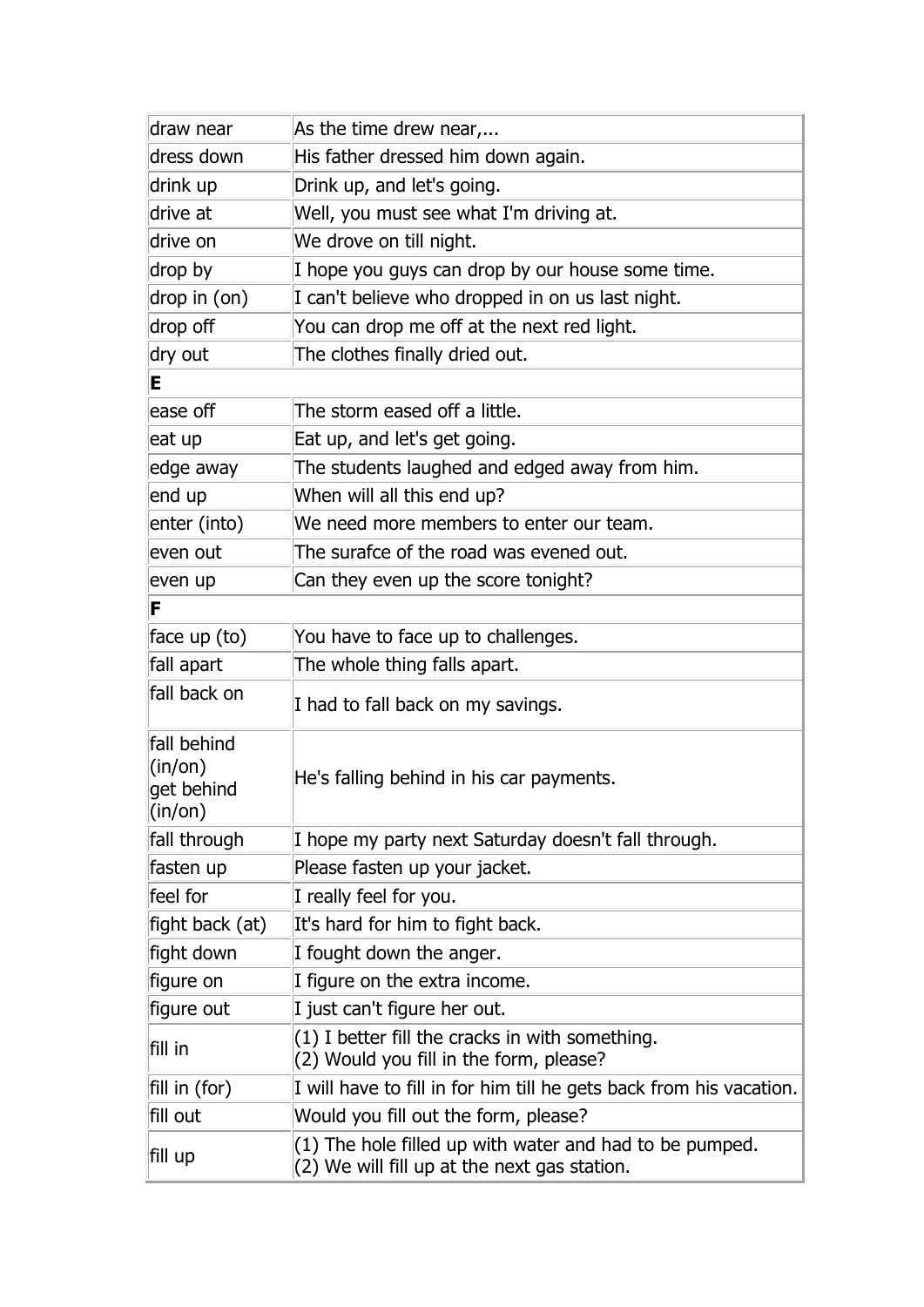| finish off         | Finish off your cup of cofee, please.                                                                                                     |
|--------------------|-------------------------------------------------------------------------------------------------------------------------------------------|
| finish up          | I will finish my homework up in a few minutes.                                                                                            |
| $\vert$ fit in(to) | It just doesn't fit in.                                                                                                                   |
| fix up             | Is my bike fixed up yet?                                                                                                                  |
| fly in(to)         | When did you fly in?                                                                                                                      |
| fool around        | Stop fooling around.                                                                                                                      |
| G                  |                                                                                                                                           |
| gather up          | Let's gather our things up and leave.                                                                                                     |
| get across         | How can I get it across to you                                                                                                            |
| get along with     | He couldn't get along with her mother-in-law.                                                                                             |
| get at             | What exactly is he getting at?                                                                                                            |
| get back           | When will you get back?                                                                                                                   |
| get back at        | He will get back at him someday.                                                                                                          |
| get back to        | I will get back to you in a minute.                                                                                                       |
| get by (on)        | She can't get by on that much money.                                                                                                      |
| get down to        | Now, let's get down to homework.                                                                                                          |
| get into           | He managed to get himself into the class he wanted.                                                                                       |
| get off            | I have to get off all my packages.                                                                                                        |
| get on             | How are you getting on?                                                                                                                   |
| get on with        | (1) I need to get on doing my homework.<br>(2) How do you get on with Sam?                                                                |
| get out of         | You've got to get out of there.                                                                                                           |
| get over           | (1) It took him a long time to get over the heart attack.<br>(2) He couldn't get over the huge rock in the path, so he<br>went around it. |
| get through        | I tried calling you, but I couldn't get through.                                                                                          |
| get up             | (1) Today I got up at 10 am.<br>(2) We got up a team on very short notice.                                                                |
| give away (to)     | $(1)$ He gave his car away to his brother.<br>(2) Don't give the answer away.                                                             |
| give in $(to)$     | Why does she always give in to her brother?                                                                                               |
| give up            | Are you sure you want to give up your career?                                                                                             |
| glance over        | My teacher just glanced over my homework today.                                                                                           |
| go after           | He went after the man who mugged him.                                                                                                     |
| go along with      | I'll go along with you on that decision.                                                                                                  |
| go around          | There's not enough milk to go around.                                                                                                     |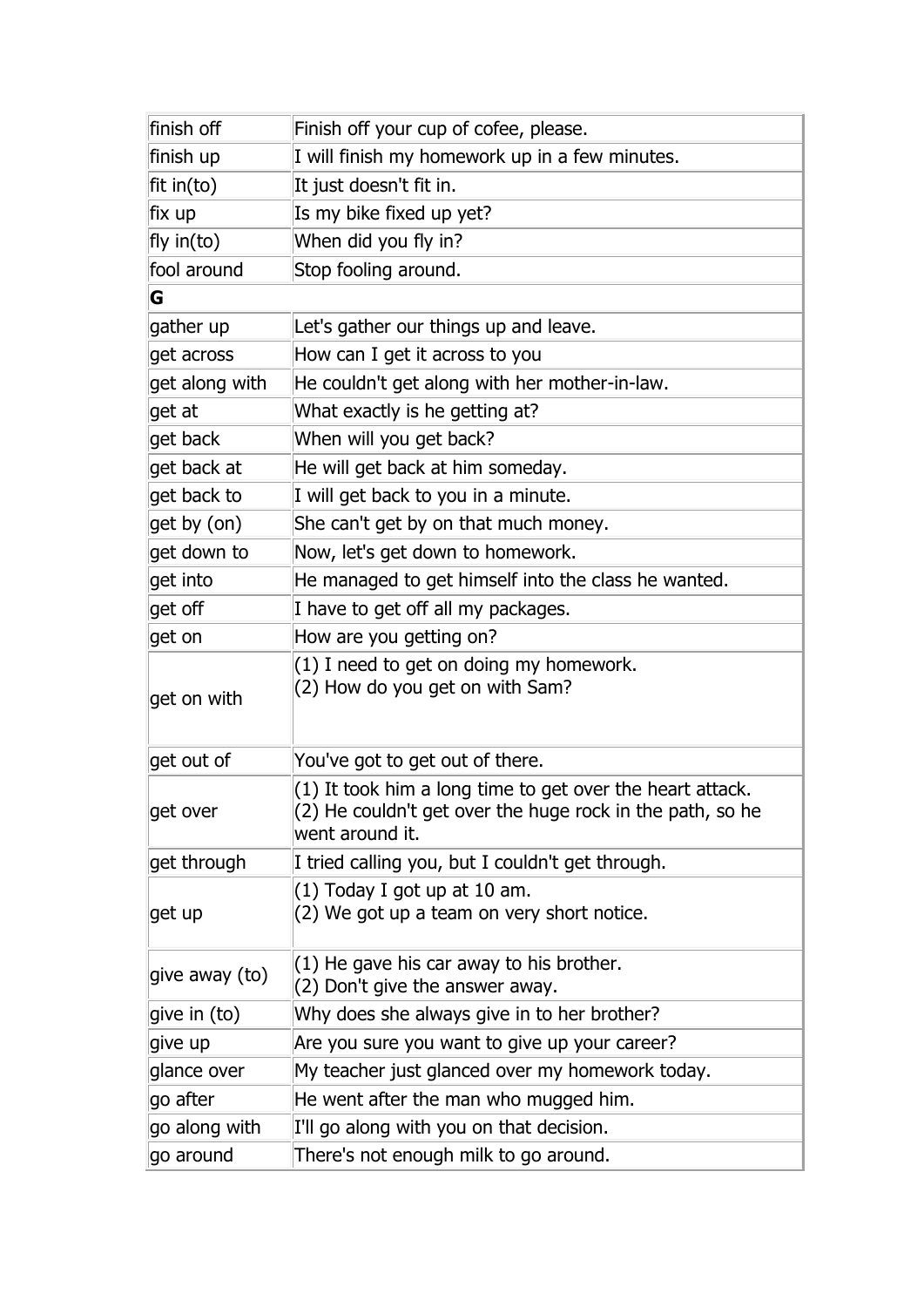| go away               | Please go away!                                                                                                                                                                                                                                                                              |
|-----------------------|----------------------------------------------------------------------------------------------------------------------------------------------------------------------------------------------------------------------------------------------------------------------------------------------|
| go back               | I'll never go back.                                                                                                                                                                                                                                                                          |
| go in                 | They went in after us.                                                                                                                                                                                                                                                                       |
| $ $ go in for         | He goes in for playing soccer.                                                                                                                                                                                                                                                               |
| go off                | $(1)$ The bomb went off.<br>(2) My party went off as planned.                                                                                                                                                                                                                                |
| go off with           | I guess she went off with her new boyfriend.                                                                                                                                                                                                                                                 |
| go out (with)         | Will she go out with Mike next Friday evening?                                                                                                                                                                                                                                               |
| go through            | (1) The truck wouldn't go through the tunnel.<br>(2) He went through his pockets, looking for his wallet.<br>(3) How can you go through all the chocolate so fast?<br>(4) You won't believe what I've went through.<br>(5) I guess we need to go through the whole song a few<br>more times. |
| go under              | (1) I was afraid that our ship would go under.<br>(2) The company went under.                                                                                                                                                                                                                |
| go without            | I just cannot go without some candy from time to time.                                                                                                                                                                                                                                       |
| н                     |                                                                                                                                                                                                                                                                                              |
| hand down             | (1) The court has not yet handed down a ruling.<br>(2) He will hand this down to his granddaughter.                                                                                                                                                                                          |
| hand out              | The teacher handed out the test to the surprised students.                                                                                                                                                                                                                                   |
| hang around<br>(with) | I usually spend much time hanging around with miy friends.                                                                                                                                                                                                                                   |
| hang on               | (1) Hang on, please.<br>(2) They couldn't hang on much longer.                                                                                                                                                                                                                               |
| hang up               | Why did you hang up on me?                                                                                                                                                                                                                                                                   |
| happen (upon)         | I just happened upon her.                                                                                                                                                                                                                                                                    |
| heal up               | My injury healed up in around no time.                                                                                                                                                                                                                                                       |
| hear out              | Hear me out, will you? I have more to tell.                                                                                                                                                                                                                                                  |
| heat up               | How soon will lunch be heated up?                                                                                                                                                                                                                                                            |
| help out              | Can you help me out?                                                                                                                                                                                                                                                                         |
| hide away             | Can you hide this book away where no one will find it?                                                                                                                                                                                                                                       |
| hide out (from)       | Ben was hiding out from the police.                                                                                                                                                                                                                                                          |
| hit back (at)         | He hit me, but I didn't hit back at him.                                                                                                                                                                                                                                                     |
| hit on                | Tom was hitting on Mike's fiancée.                                                                                                                                                                                                                                                           |
| hit (upon)            | I guess I have hit upon something.                                                                                                                                                                                                                                                           |
| hold back (on)        | They hold back on signing the new deal.                                                                                                                                                                                                                                                      |
| hold on               | Hold on a minute! I have to check this first.                                                                                                                                                                                                                                                |
| hold out              | I don't know how long they can hould out.                                                                                                                                                                                                                                                    |
| hold up               | Some moron tried to hold me up.                                                                                                                                                                                                                                                              |